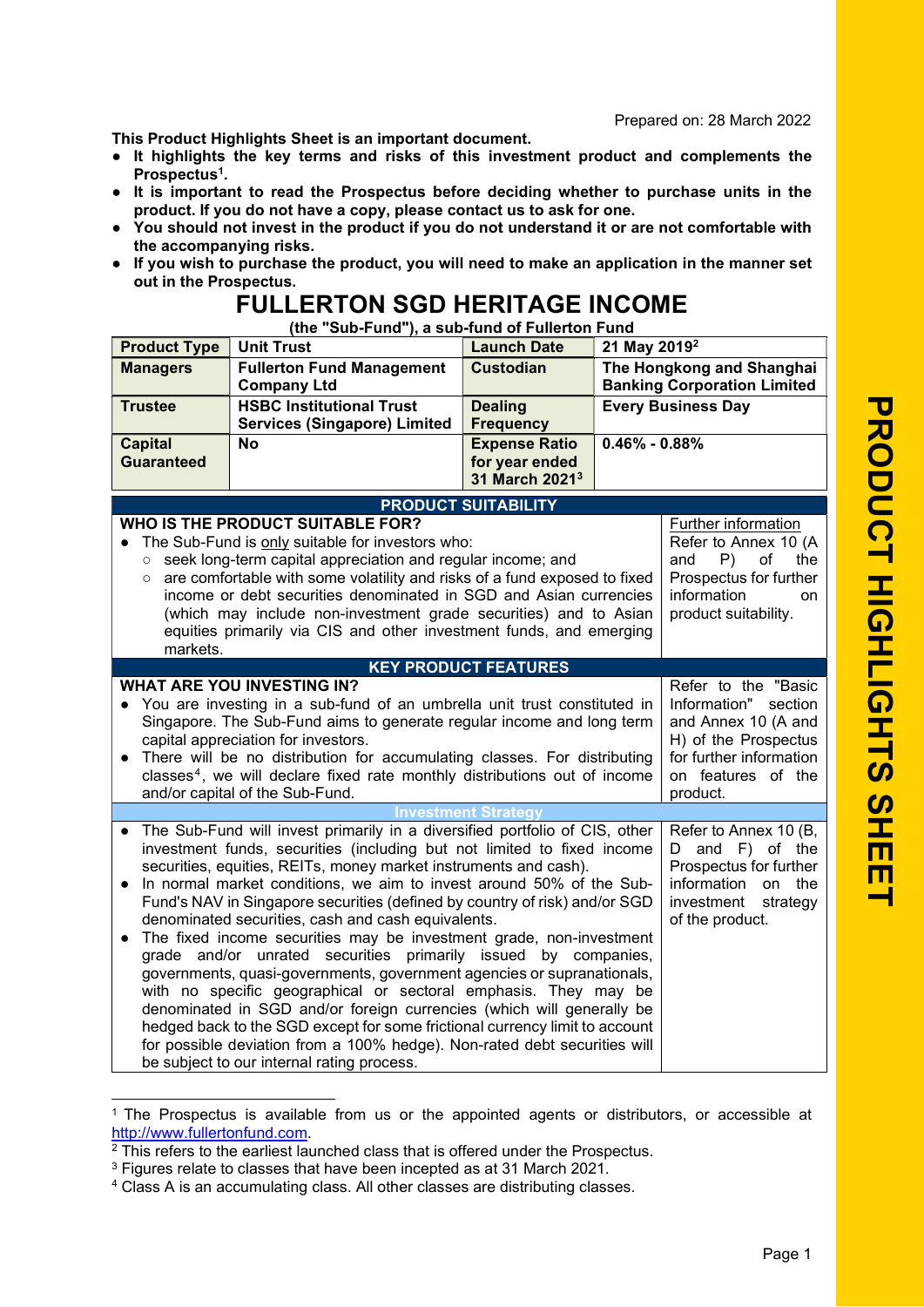| Equities may include REITs and companies listed on recognised stock<br>exchanges in Asia and/or institutions that have operations in, exposure to,<br>or derive part of their revenue from Asia, wherever they may be listed. The<br>Sub-Fund may also invest in developed market equities (ex-Asia) for<br>diversification reason.<br>The Sub-Fund may invest 30% or more of its NAV into FSCF, which provide<br>exposure to liquidity and return comparable to SGD Banks Saving Deposits.<br>We may use FDIs for hedging and EPM purposes.<br>Neutral asset allocation: 20% equities, 80% fixed income and/or cash.<br>$\bullet$                                                                                                                                                                                                                                                                                                                                                                                                                                                                                                                                                                                                                                                                                                                                     |                                                                                                                                                                                                                                                                 |
|------------------------------------------------------------------------------------------------------------------------------------------------------------------------------------------------------------------------------------------------------------------------------------------------------------------------------------------------------------------------------------------------------------------------------------------------------------------------------------------------------------------------------------------------------------------------------------------------------------------------------------------------------------------------------------------------------------------------------------------------------------------------------------------------------------------------------------------------------------------------------------------------------------------------------------------------------------------------------------------------------------------------------------------------------------------------------------------------------------------------------------------------------------------------------------------------------------------------------------------------------------------------------------------------------------------------------------------------------------------------|-----------------------------------------------------------------------------------------------------------------------------------------------------------------------------------------------------------------------------------------------------------------|
| <b>Parties Involved</b>                                                                                                                                                                                                                                                                                                                                                                                                                                                                                                                                                                                                                                                                                                                                                                                                                                                                                                                                                                                                                                                                                                                                                                                                                                                                                                                                                |                                                                                                                                                                                                                                                                 |
| <b>WHO ARE YOU INVESTING WITH?</b><br>The Managers of the Sub-Fund and FSCF are Fullerton Fund Management<br>Company Ltd.<br>The Trustee is HSBC Institutional Trust Services (Singapore) Limited.<br>The Custodian is The Hongkong and Shanghai Banking Corporation<br>Limited.                                                                                                                                                                                                                                                                                                                                                                                                                                                                                                                                                                                                                                                                                                                                                                                                                                                                                                                                                                                                                                                                                       | "The<br>Refer to the<br>Managers" and "The<br>Trustee<br>and<br>Custodian"<br>sections<br>and Annex 10 (E) of<br>the Prospectus for<br>further information on<br>their<br>roles<br>and<br>responsibilities,<br>and<br>what happens if they<br>become insolvent. |
| <b>KEY RISKS</b>                                                                                                                                                                                                                                                                                                                                                                                                                                                                                                                                                                                                                                                                                                                                                                                                                                                                                                                                                                                                                                                                                                                                                                                                                                                                                                                                                       |                                                                                                                                                                                                                                                                 |
| WHAT ARE THE KEY RISKS OF THIS INVESTMENT?<br>The value of the product and its distributions may rise or fall. These risk<br>factors may cause you to lose some or all of your investment (including<br>initial principal investment). You should note that the NAV of the Sub-<br>Fund has potential for high volatility due to its investment policies or<br>portfolio management techniques.                                                                                                                                                                                                                                                                                                                                                                                                                                                                                                                                                                                                                                                                                                                                                                                                                                                                                                                                                                        | Refer to the "Risks"<br>section and Annex 10<br>$L$ and M) of the<br>Prospectus for further<br>information on risks<br>of the product.                                                                                                                          |
| <b>Market and Credit Risks</b>                                                                                                                                                                                                                                                                                                                                                                                                                                                                                                                                                                                                                                                                                                                                                                                                                                                                                                                                                                                                                                                                                                                                                                                                                                                                                                                                         |                                                                                                                                                                                                                                                                 |
| You are exposed to equity market, currency and interest rate risks.<br>Investments in fixed income and/or equity funds may be subject to<br>$\circ$<br>interest rate and equity market fluctuations.<br>The class currency of Classes B1 (US\$-Hedged) and B2 (US\$-Hedged)<br>$\circ$<br>will be hedged against the Sub-Fund's base currency but this may not<br>be fully hedged.<br>You are exposed to credit risk.<br>The issuer of securities, counterparties and custodians to transactions<br>$\circ$<br>may default on their obligations.<br>You are exposed to emerging market risk.<br>The legal infrastructure and accounting, auditing and reporting<br>standards of emerging countries may not provide the same degree of<br>investor protection or disclosure as major securities markets.<br>You are exposed to political, regulatory and legal risks.<br>The Sub-Fund may be affected by international political developments,<br>$\circ$<br>changes in government and taxation policies, restrictions on foreign<br>investment and currency repatriation, and other developments in the<br>laws and regulations of countries in which it may invest.<br>Fullerton Lux Funds is domiciled in Luxembourg and regulatory<br>O<br>protections in Singapore may not apply. It may also be subject to more<br>restrictive regulations and investment limits. |                                                                                                                                                                                                                                                                 |
| The Sub-Fund is not listed and you can redeem only on Dealing Days                                                                                                                                                                                                                                                                                                                                                                                                                                                                                                                                                                                                                                                                                                                                                                                                                                                                                                                                                                                                                                                                                                                                                                                                                                                                                                     |                                                                                                                                                                                                                                                                 |
| through us or the appointed agents or distributors.<br>In exceptional circumstances, the Sub-Fund's investments in underlying<br>funds may not be readily redeemable.                                                                                                                                                                                                                                                                                                                                                                                                                                                                                                                                                                                                                                                                                                                                                                                                                                                                                                                                                                                                                                                                                                                                                                                                  |                                                                                                                                                                                                                                                                 |
| Specific Risks<br>roduct-                                                                                                                                                                                                                                                                                                                                                                                                                                                                                                                                                                                                                                                                                                                                                                                                                                                                                                                                                                                                                                                                                                                                                                                                                                                                                                                                              |                                                                                                                                                                                                                                                                 |
| You are exposed to derivatives risk.                                                                                                                                                                                                                                                                                                                                                                                                                                                                                                                                                                                                                                                                                                                                                                                                                                                                                                                                                                                                                                                                                                                                                                                                                                                                                                                                   |                                                                                                                                                                                                                                                                 |
| The Sub-Fund and its underlying funds may use FDIs. They may be<br>$\circ$<br>negatively impacted if the FDIs do not work as anticipated. They may<br>suffer greater losses than if FDIs are not used. FDIs are exposed to                                                                                                                                                                                                                                                                                                                                                                                                                                                                                                                                                                                                                                                                                                                                                                                                                                                                                                                                                                                                                                                                                                                                             |                                                                                                                                                                                                                                                                 |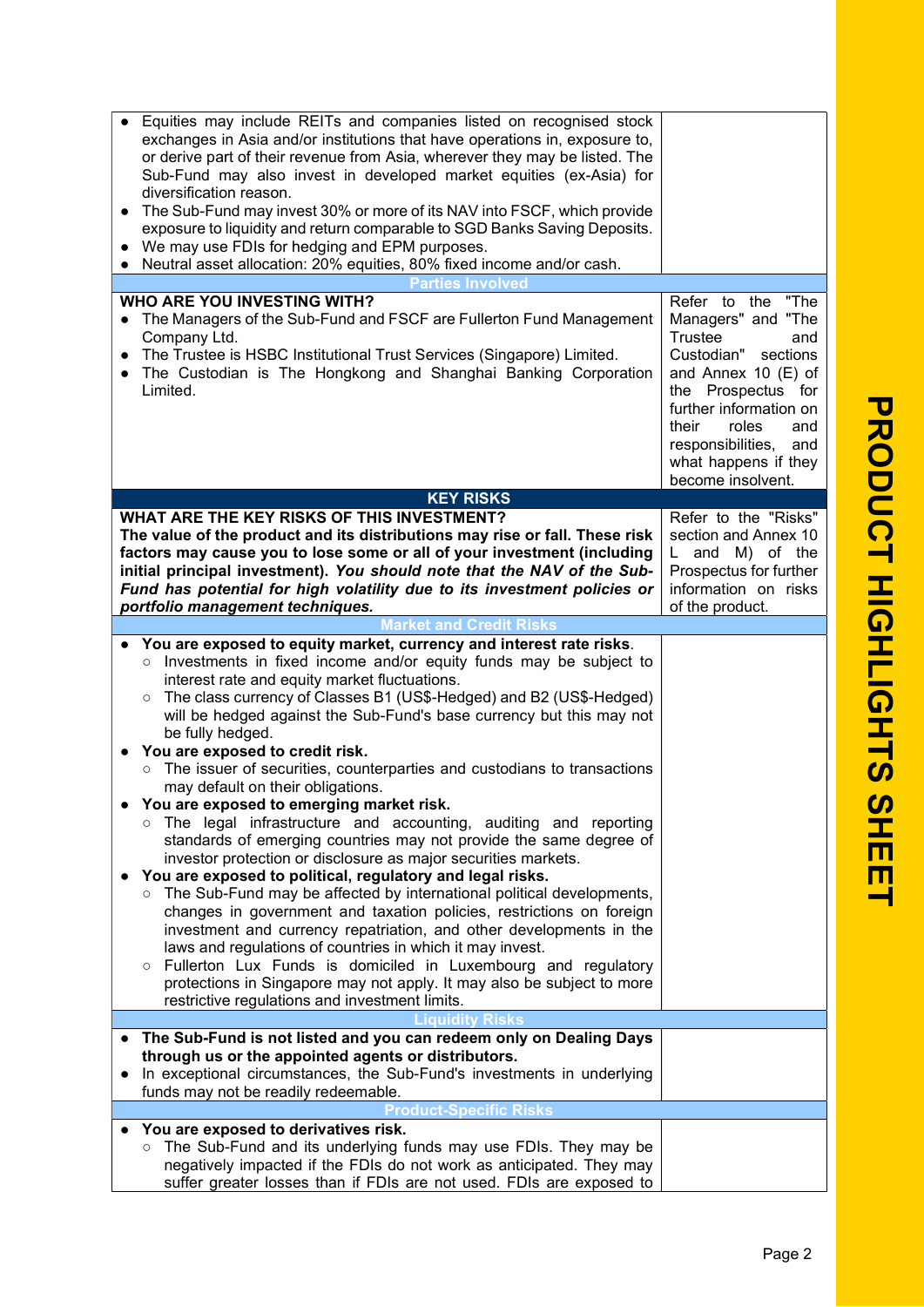|                                                                                                                                                                | counterparty, regulatory and other risks.<br>You are exposed to the risk of investing in other funds.                             |                                                                            |                                                                                                                                                  |                        |  |
|----------------------------------------------------------------------------------------------------------------------------------------------------------------|-----------------------------------------------------------------------------------------------------------------------------------|----------------------------------------------------------------------------|--------------------------------------------------------------------------------------------------------------------------------------------------|------------------------|--|
|                                                                                                                                                                |                                                                                                                                   |                                                                            |                                                                                                                                                  |                        |  |
|                                                                                                                                                                | o The Sub-Fund may heavily invest in one or a very small number of                                                                |                                                                            |                                                                                                                                                  |                        |  |
|                                                                                                                                                                |                                                                                                                                   | investment funds, which could result in large gains or losses.             | You are exposed to risks from fixed distributions out of capital.                                                                                |                        |  |
|                                                                                                                                                                |                                                                                                                                   |                                                                            |                                                                                                                                                  |                        |  |
|                                                                                                                                                                |                                                                                                                                   |                                                                            | o The Sub-Fund may make distributions out of its capital (if income is<br>insufficient). This may cause its NAV to fall, and amount to a partial |                        |  |
|                                                                                                                                                                |                                                                                                                                   |                                                                            | return of your original investment and reduced future returns. The                                                                               |                        |  |
|                                                                                                                                                                |                                                                                                                                   |                                                                            | potential distribution out of capital for Class C is expected to be more                                                                         |                        |  |
|                                                                                                                                                                |                                                                                                                                   |                                                                            | substantial than Classes B, B1 (US\$-Hedged) and B2 (US\$-Hedged)                                                                                |                        |  |
|                                                                                                                                                                | due to the higher fixed payout rate.                                                                                              |                                                                            |                                                                                                                                                  |                        |  |
|                                                                                                                                                                | If the NAV of Classes B, B1 (US\$-Hedged), B2 (US\$-Hedged) or C falls<br>$\circ$                                                 |                                                                            |                                                                                                                                                  |                        |  |
|                                                                                                                                                                |                                                                                                                                   |                                                                            | below a minimum size due to substantial distributions out of capital, we                                                                         |                        |  |
|                                                                                                                                                                | may terminate and/or consolidate the Units of any class.                                                                          |                                                                            |                                                                                                                                                  |                        |  |
|                                                                                                                                                                |                                                                                                                                   |                                                                            | <b>FEES AND CHARGES</b>                                                                                                                          |                        |  |
|                                                                                                                                                                | WHAT ARE THE FEES AND CHARGES OF THIS INVESTMENT?                                                                                 |                                                                            |                                                                                                                                                  | Refer to the "Fees     |  |
|                                                                                                                                                                |                                                                                                                                   | Payable directly by you (as a percentage of your gross investment amount): | and Charges" section                                                                                                                             |                        |  |
|                                                                                                                                                                | <b>Preliminary Charge</b>                                                                                                         | Currently up to 3%, Maximum 5%                                             |                                                                                                                                                  | and Annex 10 (K) of    |  |
|                                                                                                                                                                | <b>Realisation Charge</b>                                                                                                         | Currently 0%, Maximum 2%                                                   |                                                                                                                                                  | the Prospectus for     |  |
| Currently up to 2%, Maximum 2%<br><b>Switching Fee</b>                                                                                                         |                                                                                                                                   |                                                                            |                                                                                                                                                  | further information on |  |
|                                                                                                                                                                |                                                                                                                                   |                                                                            | Payable by the Sub-Fund from invested proceeds to us, the Trustee and other                                                                      | fees and charges.      |  |
|                                                                                                                                                                | parties (as a percentage of the Sub-Fund's NAV):                                                                                  |                                                                            |                                                                                                                                                  |                        |  |
|                                                                                                                                                                | <b>Management Fee</b>                                                                                                             |                                                                            |                                                                                                                                                  |                        |  |
|                                                                                                                                                                | Class B2 (US\$-Hedged):                                                                                                           |                                                                            | Currently 0.40% p.a., Maximum 1.5% p.a.<br>Currently 0.80% p.a., Maximum 1.5% p.a.                                                               |                        |  |
| All other Classes:<br>Out of the Management                                                                                                                    |                                                                                                                                   | Retained by us: 40% to 100%.                                               |                                                                                                                                                  |                        |  |
|                                                                                                                                                                | Fee:                                                                                                                              |                                                                            | Paid by us to agents or distributors (trailer                                                                                                    |                        |  |
|                                                                                                                                                                |                                                                                                                                   | fee): 0% to 60% <sup>5</sup> .                                             |                                                                                                                                                  |                        |  |
|                                                                                                                                                                | <b>Trustee Fee</b>                                                                                                                |                                                                            | Currently not more than 0.1% p.a., Maximum                                                                                                       |                        |  |
|                                                                                                                                                                |                                                                                                                                   |                                                                            | 0.25% p.a., Minimum S\$12,000 p.a                                                                                                                |                        |  |
|                                                                                                                                                                | Other fees and charges                                                                                                            |                                                                            | Each of the registrar fee, valuation fee, audit                                                                                                  |                        |  |
|                                                                                                                                                                |                                                                                                                                   |                                                                            | fee, custody and transaction fees and other                                                                                                      |                        |  |
|                                                                                                                                                                |                                                                                                                                   |                                                                            | fees and charges may amount to or exceed                                                                                                         |                        |  |
|                                                                                                                                                                |                                                                                                                                   | $0.1\%$ p.a                                                                |                                                                                                                                                  |                        |  |
|                                                                                                                                                                | Payable out of FSCF:                                                                                                              |                                                                            |                                                                                                                                                  |                        |  |
|                                                                                                                                                                | <b>Trustee Fee</b>                                                                                                                |                                                                            | Currently not more than 0.1% p.a., Maximum                                                                                                       |                        |  |
|                                                                                                                                                                |                                                                                                                                   | 0.25% p.a., Minimum of S\$15,000 p.a                                       |                                                                                                                                                  |                        |  |
|                                                                                                                                                                | Other fees and                                                                                                                    |                                                                            | Each of the registrar fee, valuation fee, audit fee,                                                                                             |                        |  |
|                                                                                                                                                                | charges                                                                                                                           |                                                                            | custody and transaction fees and other fees and                                                                                                  |                        |  |
|                                                                                                                                                                |                                                                                                                                   |                                                                            | charges may amount to or exceed 0.1% p.a                                                                                                         |                        |  |
|                                                                                                                                                                |                                                                                                                                   |                                                                            | The initial charges, redemption charges and Management fees of FSCF are                                                                          |                        |  |
|                                                                                                                                                                | Other expenses may be charged to the Sub-Fund and FSCF.                                                                           | currently waived / fully rebated to the Sub-Fund.                          |                                                                                                                                                  |                        |  |
|                                                                                                                                                                |                                                                                                                                   |                                                                            | <b>VALUATIONS AND EXITING FROM THIS INVESTMENT</b>                                                                                               |                        |  |
|                                                                                                                                                                | <b>HOW OFTEN ARE VALUATIONS AVAILABLE?</b>                                                                                        |                                                                            |                                                                                                                                                  | Refer<br>to<br>the     |  |
|                                                                                                                                                                |                                                                                                                                   |                                                                            |                                                                                                                                                  | "Realisation of Units" |  |
| The Sub-Fund is valued on each Dealing Day. The issue and realisation prices<br>of Units are quoted on a forward pricing basis and will generally be available |                                                                                                                                   |                                                                            |                                                                                                                                                  |                        |  |
|                                                                                                                                                                | and "Obtaining Prices<br>within 2 Business Days after the relevant Dealing Day from us or our authorised<br>of Units" sections of |                                                                            |                                                                                                                                                  |                        |  |
|                                                                                                                                                                | agents, and may also be published on Bloomberg daily.<br>the Prospectus for                                                       |                                                                            |                                                                                                                                                  |                        |  |
|                                                                                                                                                                | HOW CAN YOU EXIT FROM THIS INVESTMENT AND WHAT ARE THE                                                                            | further information on                                                     |                                                                                                                                                  |                        |  |
|                                                                                                                                                                | <b>RISKS AND COSTS IN DOING SO?</b><br>valuation and exiting                                                                      |                                                                            |                                                                                                                                                  |                        |  |
|                                                                                                                                                                | You can exit the Sub-Fund on any Dealing Day by submitting a realisation<br>from the product.                                     |                                                                            |                                                                                                                                                  |                        |  |
|                                                                                                                                                                | form to us, either directly or through the agent or distributor from whom you                                                     |                                                                            |                                                                                                                                                  |                        |  |
|                                                                                                                                                                | subscribed for your Units.                                                                                                        |                                                                            |                                                                                                                                                  |                        |  |
|                                                                                                                                                                | First-time investors may cancel subscription of Units within 7 calendar days                                                      |                                                                            |                                                                                                                                                  |                        |  |
|                                                                                                                                                                | from date of subscription by submitting the Notice on Cancellation Form.                                                          |                                                                            |                                                                                                                                                  |                        |  |

You may do so without incurring the preliminary charge and fees stated

<sup>&</sup>lt;sup>5</sup> Your agent or distributor is required to disclose to you the amount of trailer fee it receives from us.